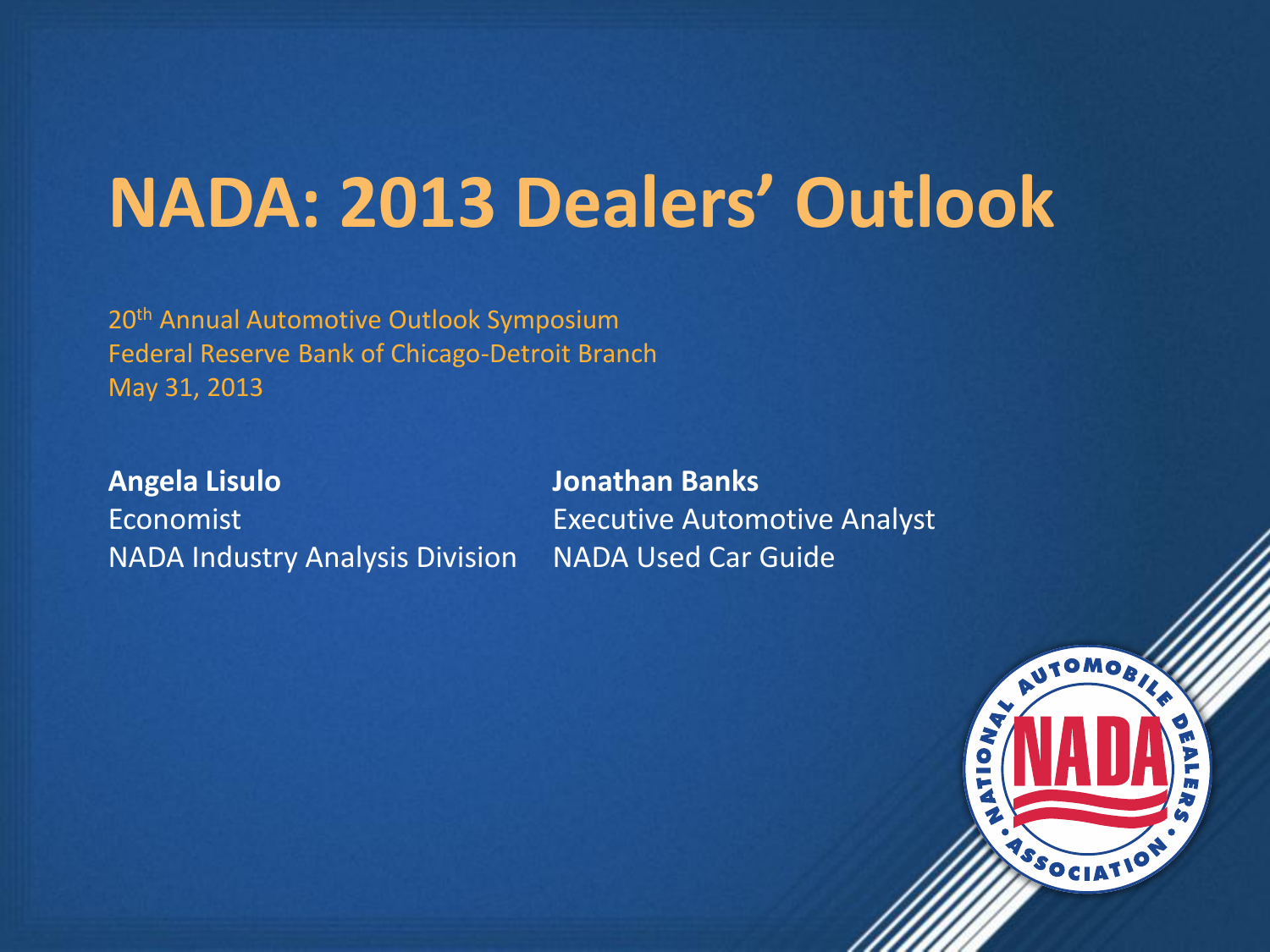### **U.S. Economic Indicators, December 2012-April 2013**



| <b>U.S. Economic</b>                                                                   | December 2012                 | January 2013                | <b>February 2013</b>       | <b>March 2013</b> | <b>April 2013</b>          |
|----------------------------------------------------------------------------------------|-------------------------------|-----------------------------|----------------------------|-------------------|----------------------------|
| Indicator                                                                              |                               |                             |                            |                   |                            |
| <b>Real GDP (% change)</b>                                                             | 0.09<br>(Q42012)              |                             |                            | 0.62<br>(Q12013)  |                            |
| <b>Industrial Production</b><br><b>Index (Index 2007=100)</b>                          | 98                            | 98                          | 99                         | 99                | 99                         |
| <b>NFIB Small Business</b><br><b>Optimism Index</b><br>(Index 1986=100)                | 88                            | 89                          | 91                         | 89                | 92                         |
| <b>Housing Starts (000s)</b>                                                           | 983                           | 898                         | 969                        | 1,021             | 853                        |
| <b>Housing Prices (S&amp;P/</b><br><b>Case-Shiller Index</b><br>(Index Jan 2000=100)   | 147                           | 148                         | 150                        | 152               |                            |
| Unemployment rate (%)                                                                  | 7.8                           | 7.9                         | 7.7                        | 7.6               | 7.5                        |
| <b>Personal Consumption</b><br><b>Expenditures (% change)</b>                          | 0.5<br>(Q42012)               |                             |                            | 0.8<br>(Q12013)   |                            |
| <b>Consumer Confidence</b><br>Index (Index 1985=100)                                   | 67                            | 58                          | 68                         | 62                | 69                         |
| <b>U.S. Regular Conventional</b><br><b>Retail Gasoline Prices</b><br>$(U.S.\$/gallon)$ | 3.26                          | 3.25                        | 3.61                       | 3.65              | 3.50                       |
| <b>Light Vehicle Sales</b><br>(m)(YOY% change)                                         | 1.4 <sub>m</sub><br>$(9.0\%)$ | 1.0 <sub>m</sub><br>(14.3%) | 1.2 <sub>m</sub><br>(3.7%) | 1.4m<br>(3.4%)    | 1.3 <sub>m</sub><br>(8.4%) |

All data (except U.S. Regular Conventional Retail Gasoline Prices and Light Vehicle Sales): Moody's Analytics (secondary source) (various primary sources) U.S. Regular Conventional Retail Gasoline Prices data source: U.S. Energy Information Administration Light Vehicle Sales data source: WardsAuto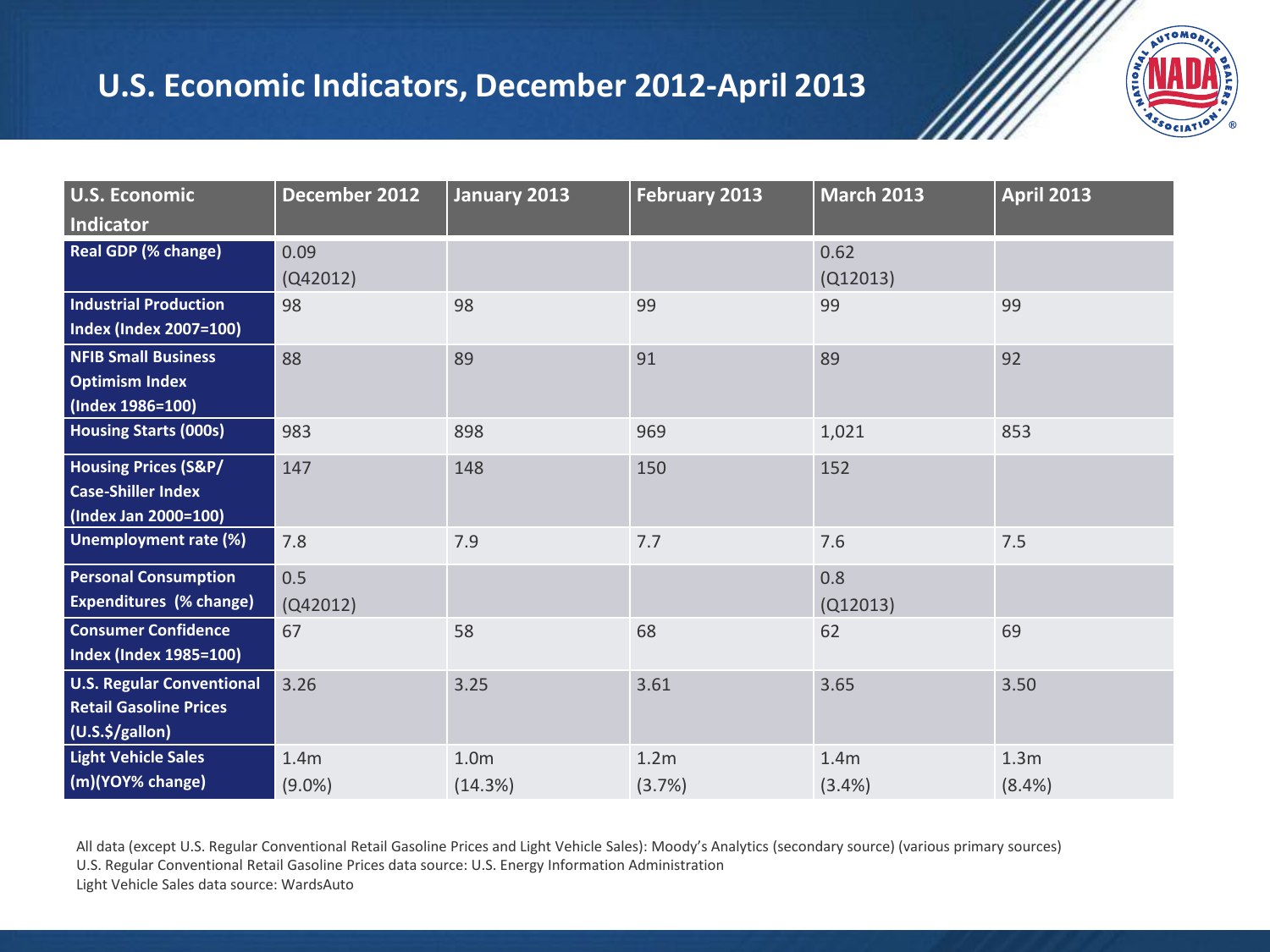## **Consumer Purchase Intentions**



Consumer intent to purchase recovered more quickly for used sales than new, however both metrics are well below pre-recession levels.

**The Conference Board: Plans to Buy w/in 6 Months Surveys**

New and Used Automobiles (%, SA) - 12 month rolling average



Data source: The Conference Board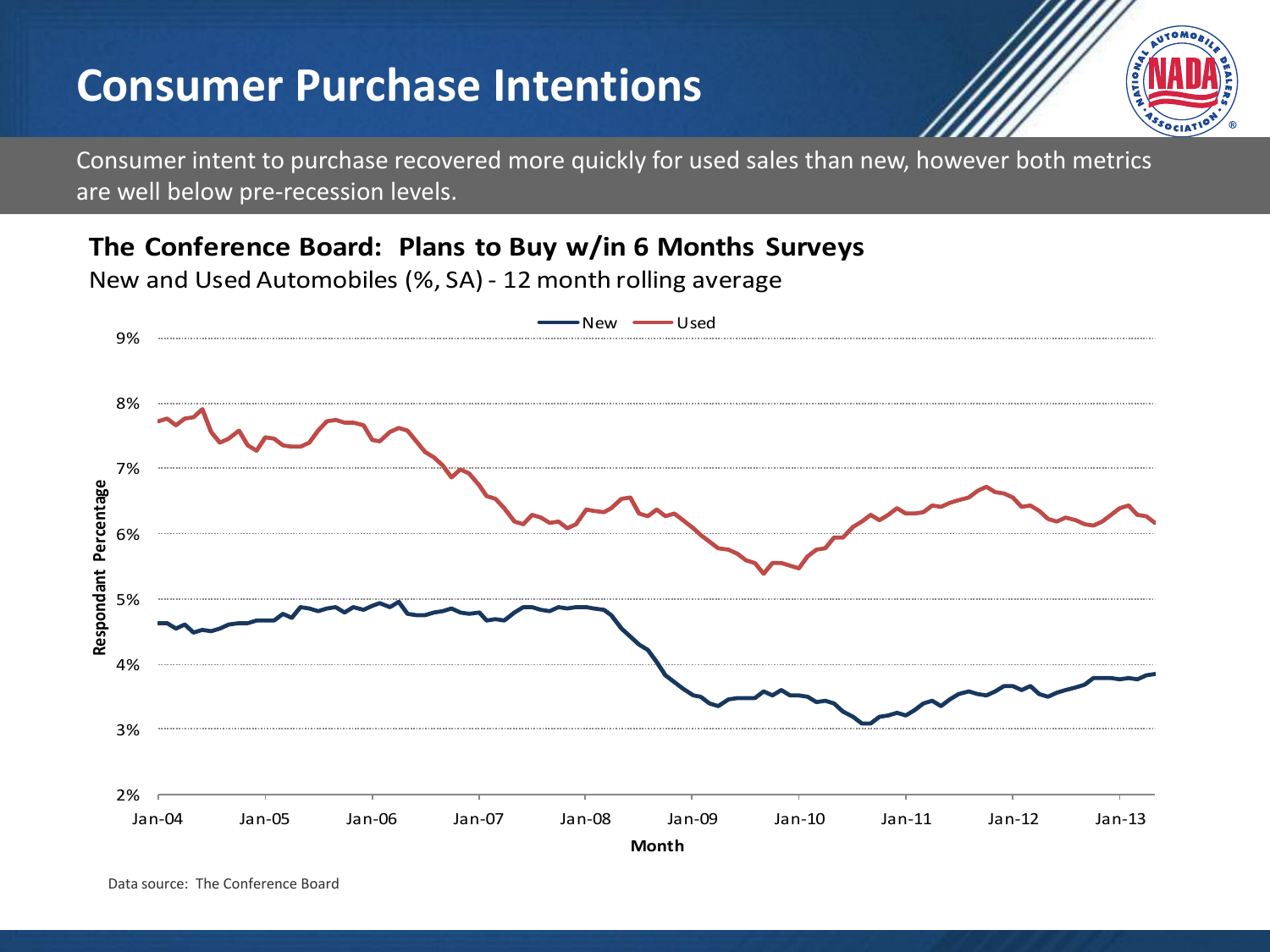## **New and Used Price Performance**



Both the new and used markets have experienced price growth driven by stronger fundamentals in the industry.

### **NADA Vehicle Price Indices: New and Used**

Used **----------** New 130.0  $120.0 -$ 110.0 lanuary 2010 = 100 **January 2010 = 100** 100.0 90.0 80.0 70.0

**Month**

Used index covers vehicles up to 8 years in age. SA.

Data source: NADA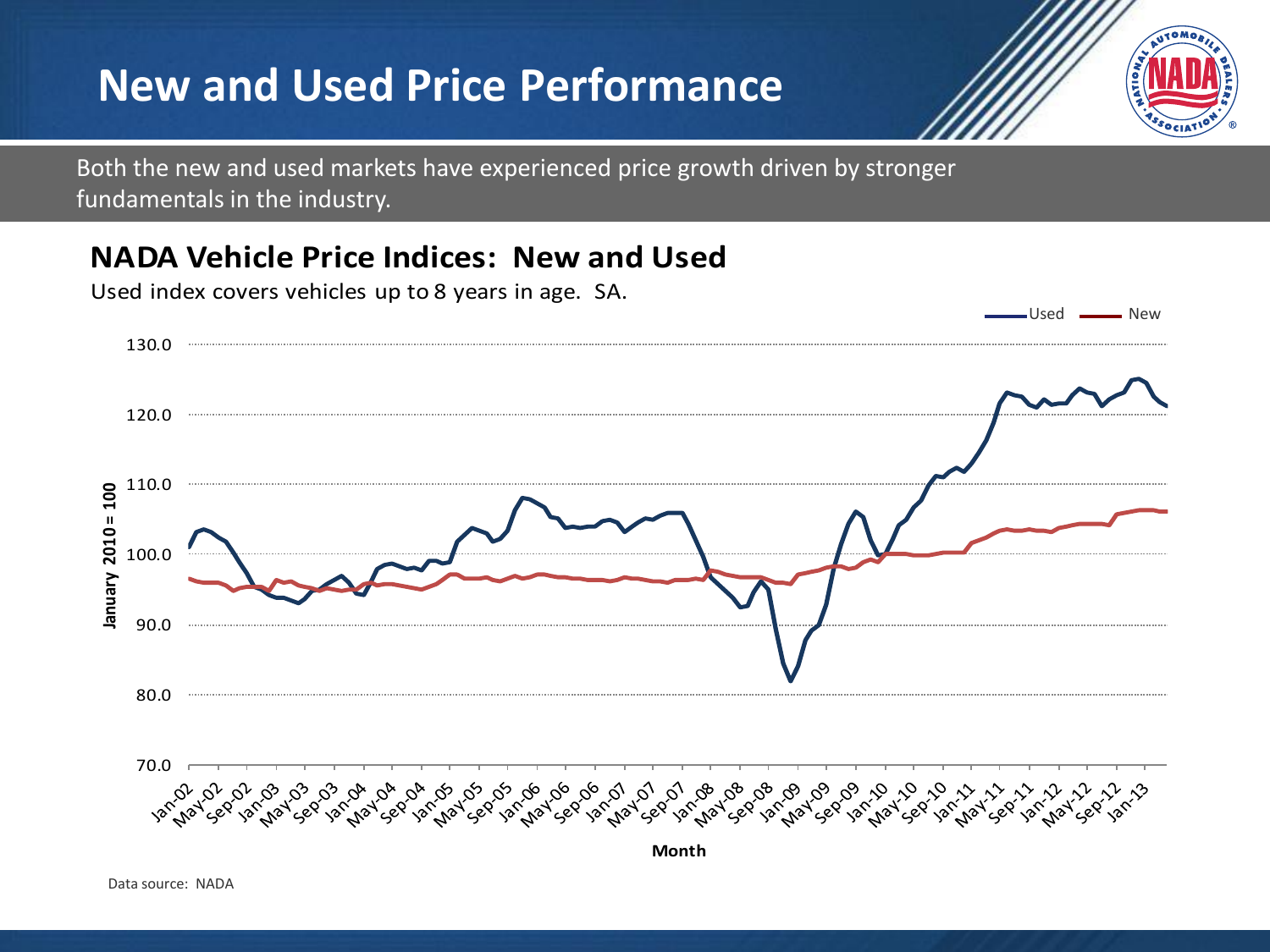### **U.S.: Number of Franchised Dealerships, 1990-2013**



AUTOMO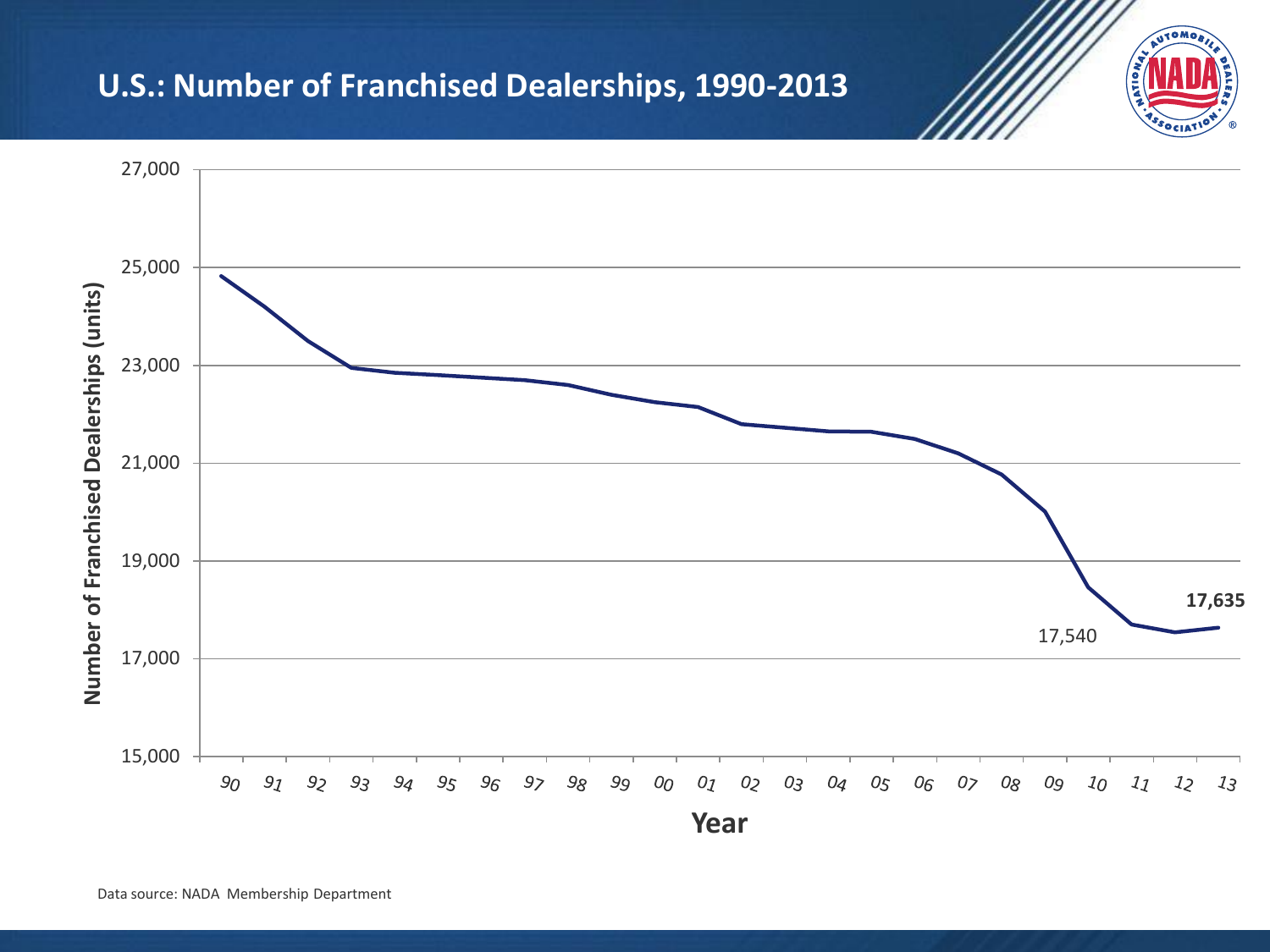

### **2012 U.S. Franchised Dealerships, by region (As of January 1, 2013)**



Bureau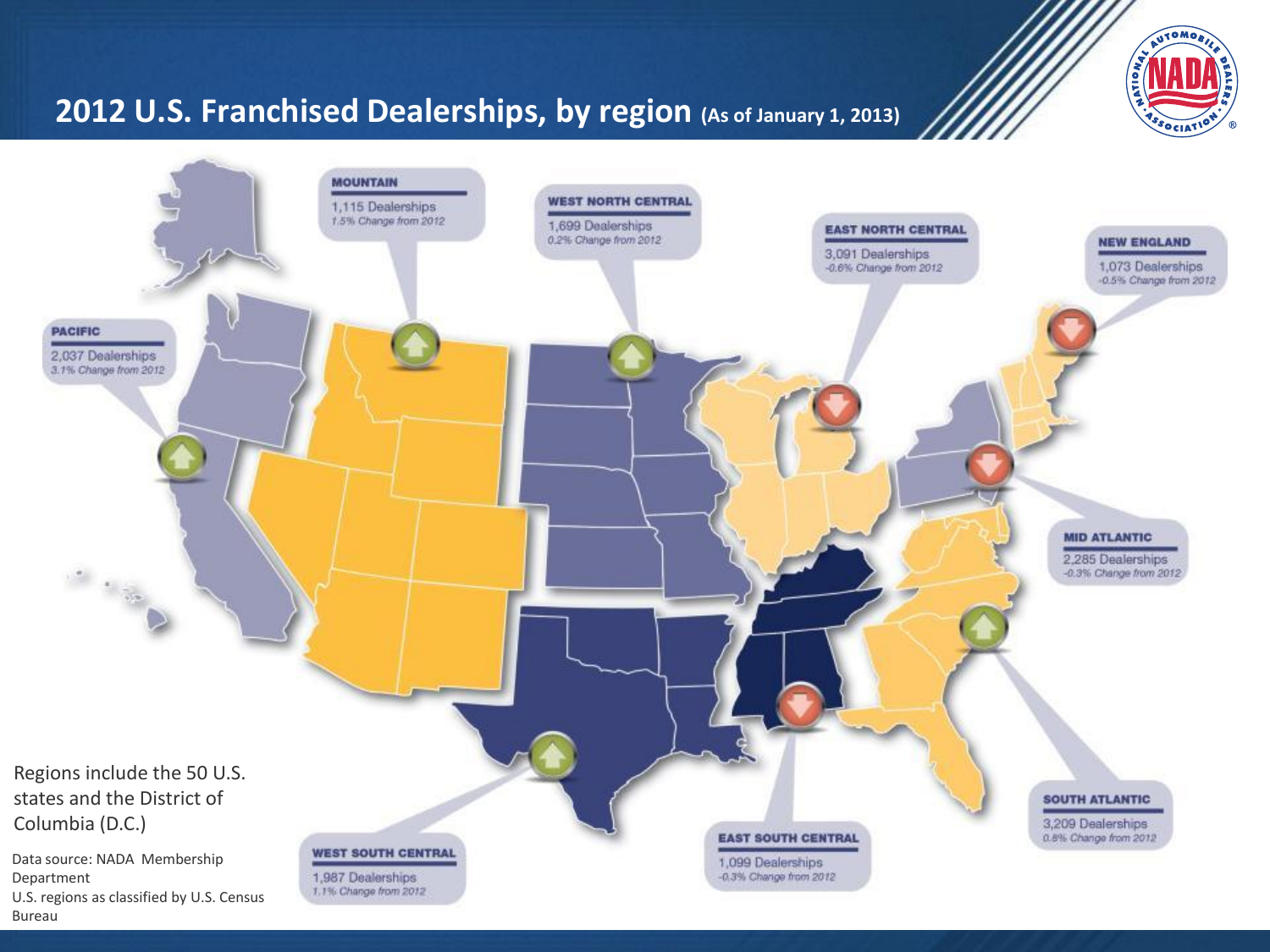## **U.S.: Franchised Dealerships, by annual sales (1993, 2003, 2013)**





Data source: NADA Industry Analysis Division; NADA Membership Department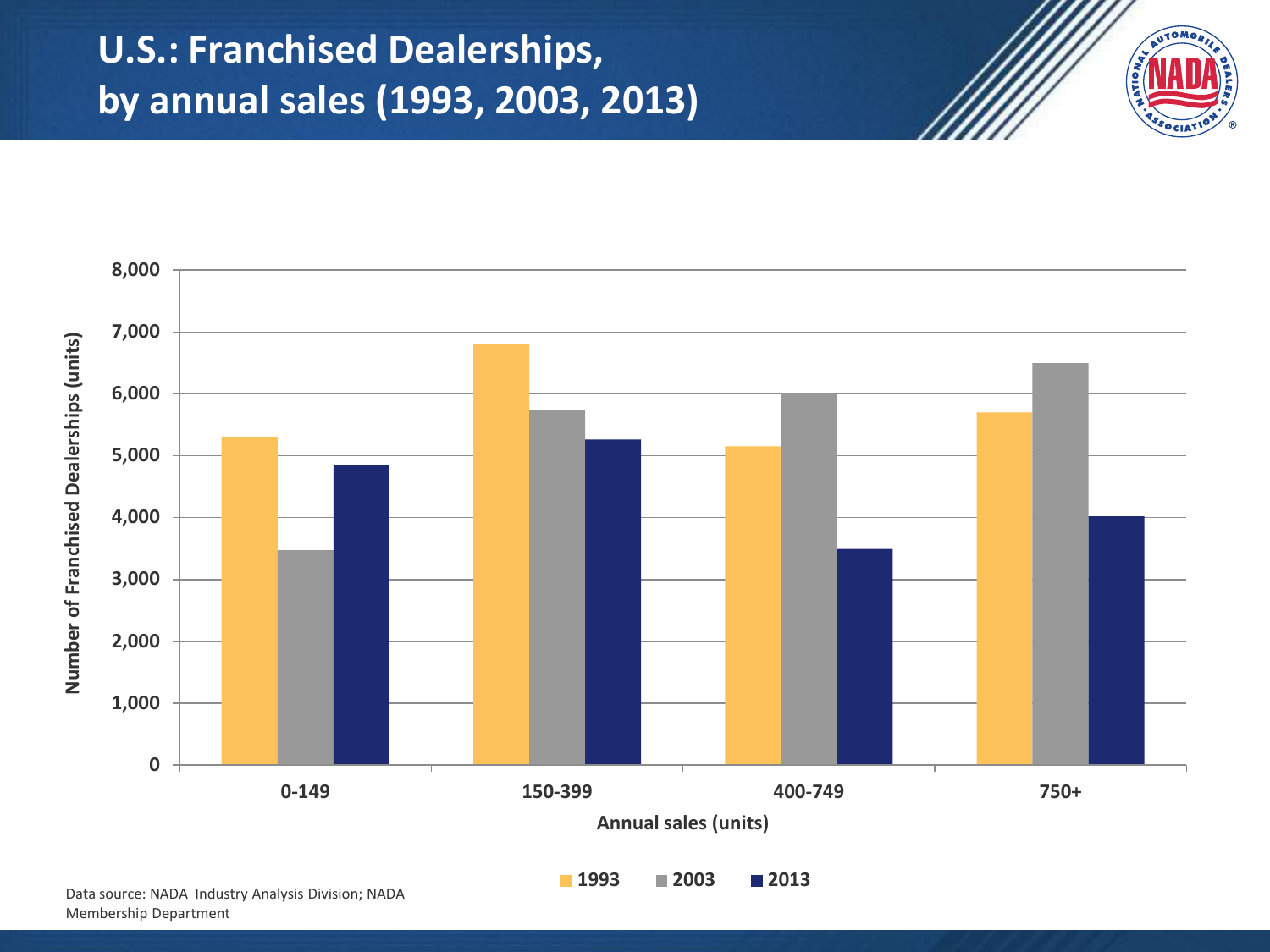## **Franchise Dealers: Sales Breakout**



Dealership sales have quickly recovered from the trough in 2009 and have reached record levels from our sample.



#### **NADA 20 Group Franchise Dealers: Total Dealership Sales in Dollars**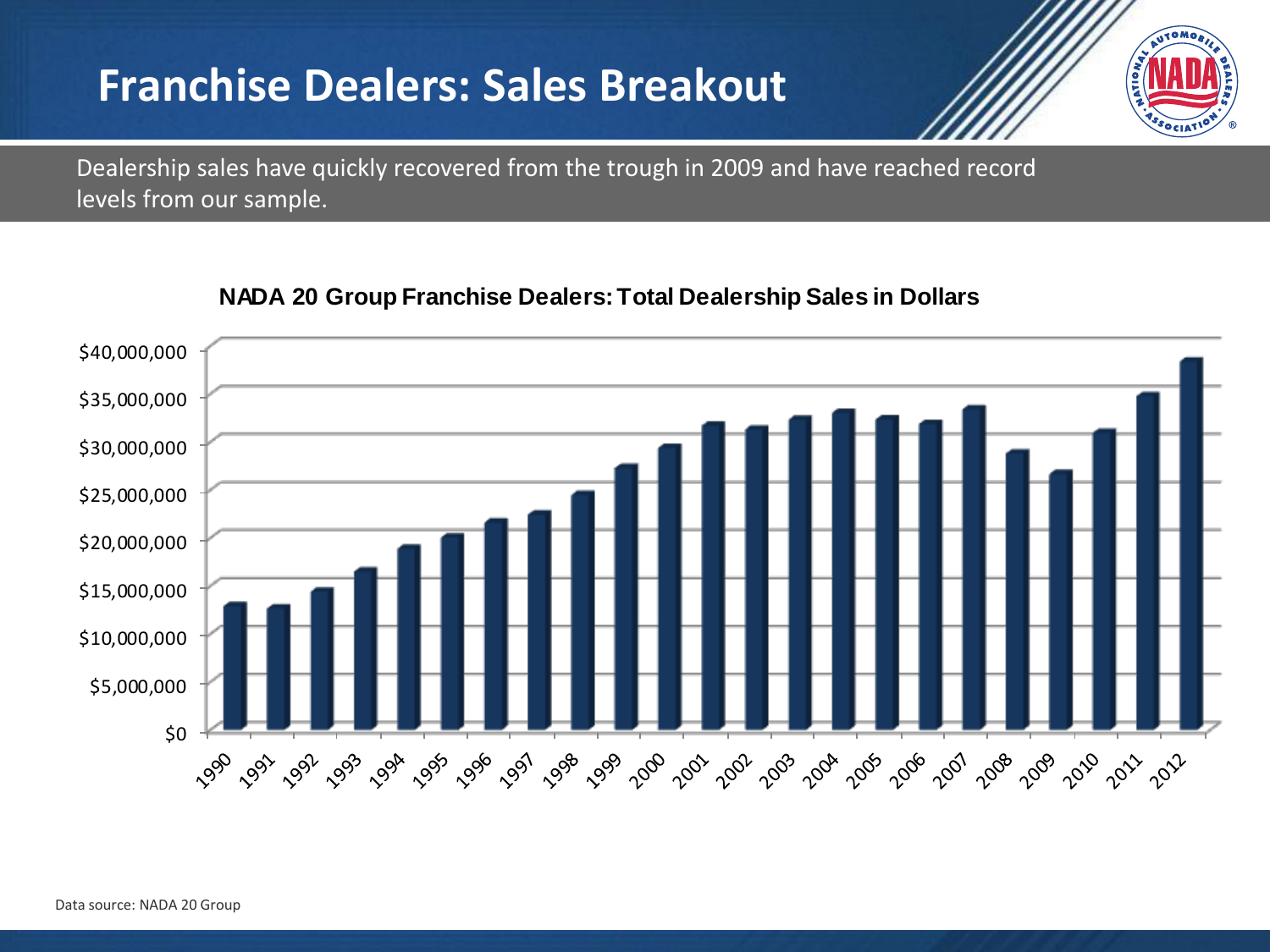## **Franchise Dealers: Sales Breakout**



Used vehicle sales supported franchise dealers during the recession and have remained important even in light of dramatic new sales improvements.



**NADA 20 Group Franchise Dealers: Percentage of Total Sales**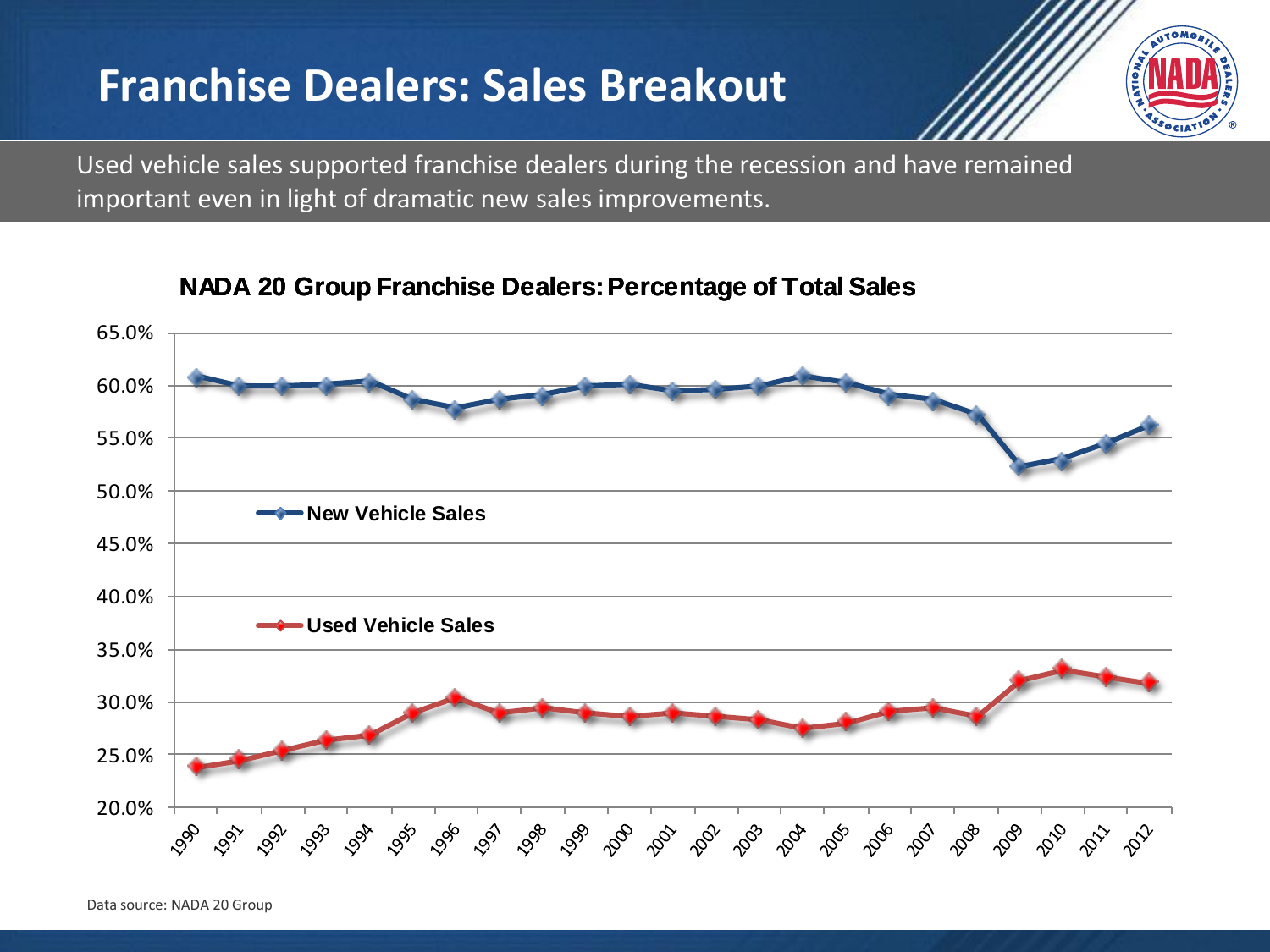## **Franchise Dealers: Gross Profits**



The viability of maintaining a strong used vehicle program is evident in the strong gross profit between the two channels.

#### **NADA 20 Group Franchise Dealers: Gross Profit**



Data source: NADA 20 Group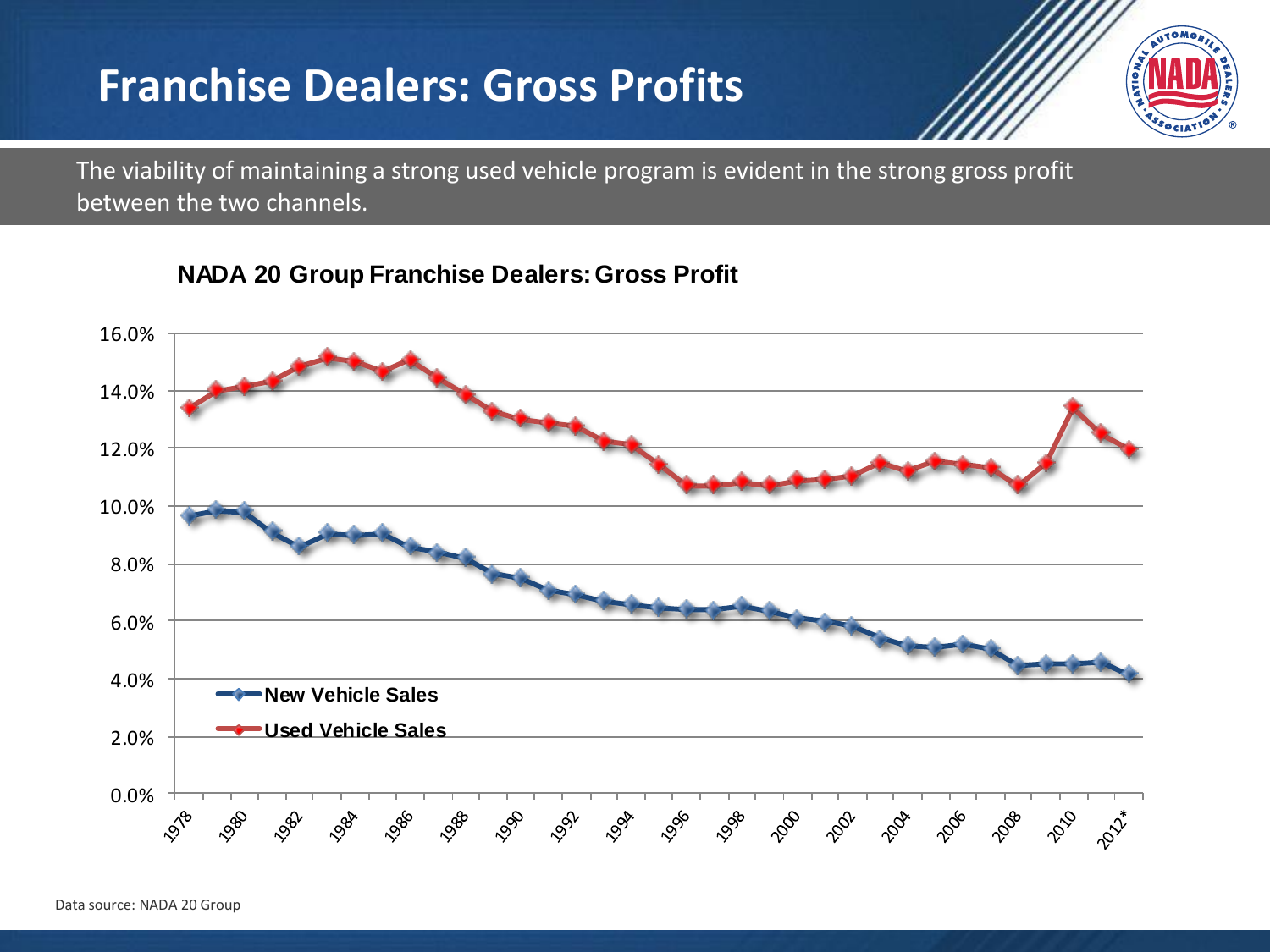## **Dealership Employment**



Not surprisingly dealership employment has outpaced the overall employment rate. There are headwinds to future growth due to political and economic uncertainty.

#### **Change in Nonfarm Payrolls: New Car Dealers v. Total Nonfarm**

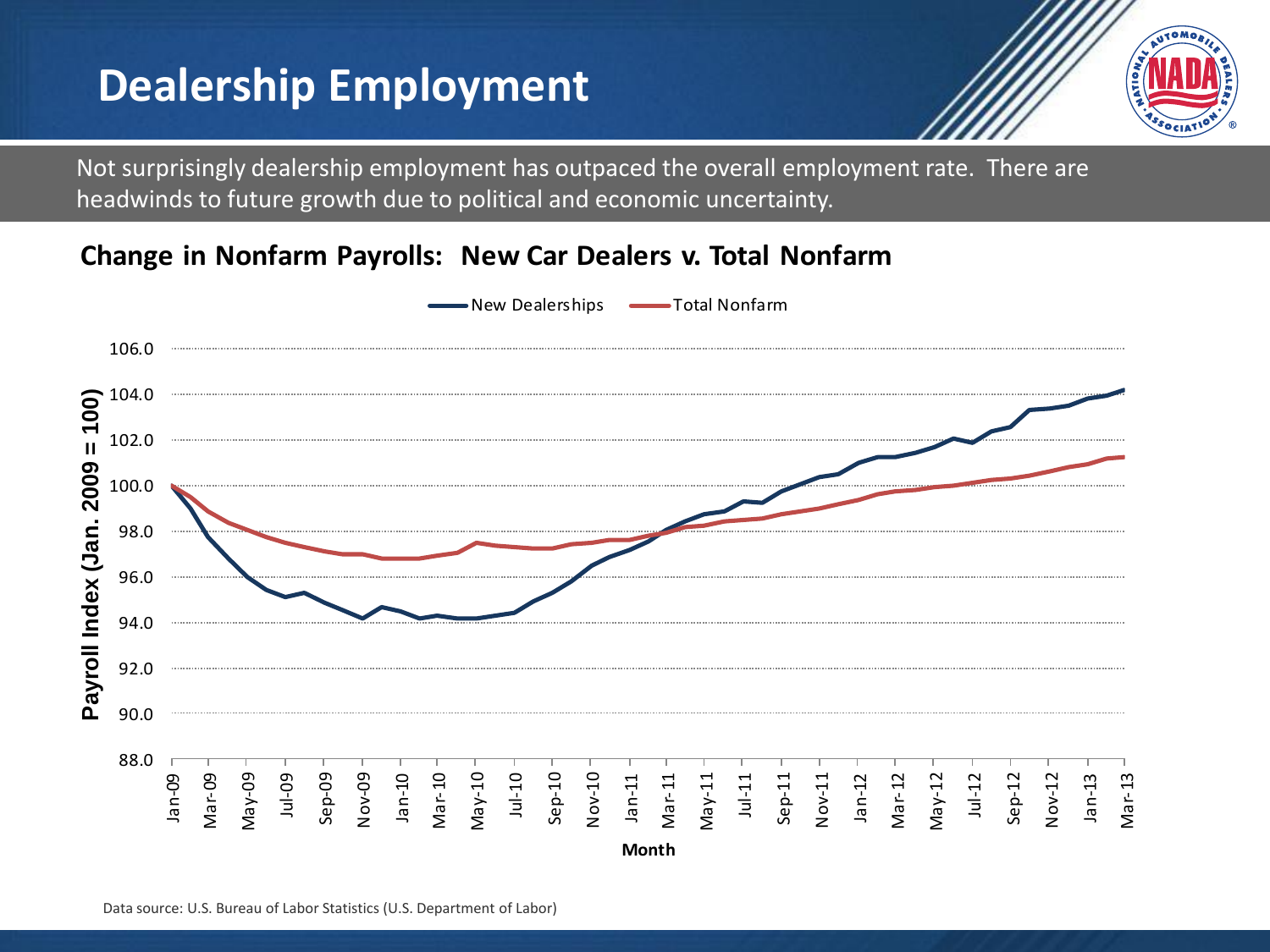## **Public Dealership Groups**



All four of the nation's top dealer groups reported record earnings from continuing operations for Q1 2013. Many of the public groups emphasized the importance of used vehicle sales as a contributor to their high profitability.

### **AutoNation:**

**"We continue to expect industry new vehicle sales to be approximately mid-15 million units in 2013."** 

> *~ Mike Jackson, Chairman/CEO, April 19, 2013*

### **Sonic Automotive:**

**"Business environment continues to be favorable to retail automotive."**  *~ April 23, 2013*

### **Penske Automotive:**

**"Expect revenue to grow by more than 10% (in 2013) through a combination of same-store growth and acquisitions."** *~ April 29, 2013*

### **Group 1 Automotive:**

- **Pent-up demand has increased and consumers still intend to buy**
- **Used vehicle prices remain robust**
	- Helps consumers in terms of trade-in values; allows for more aggressive leasing

*~ May 2, 2013*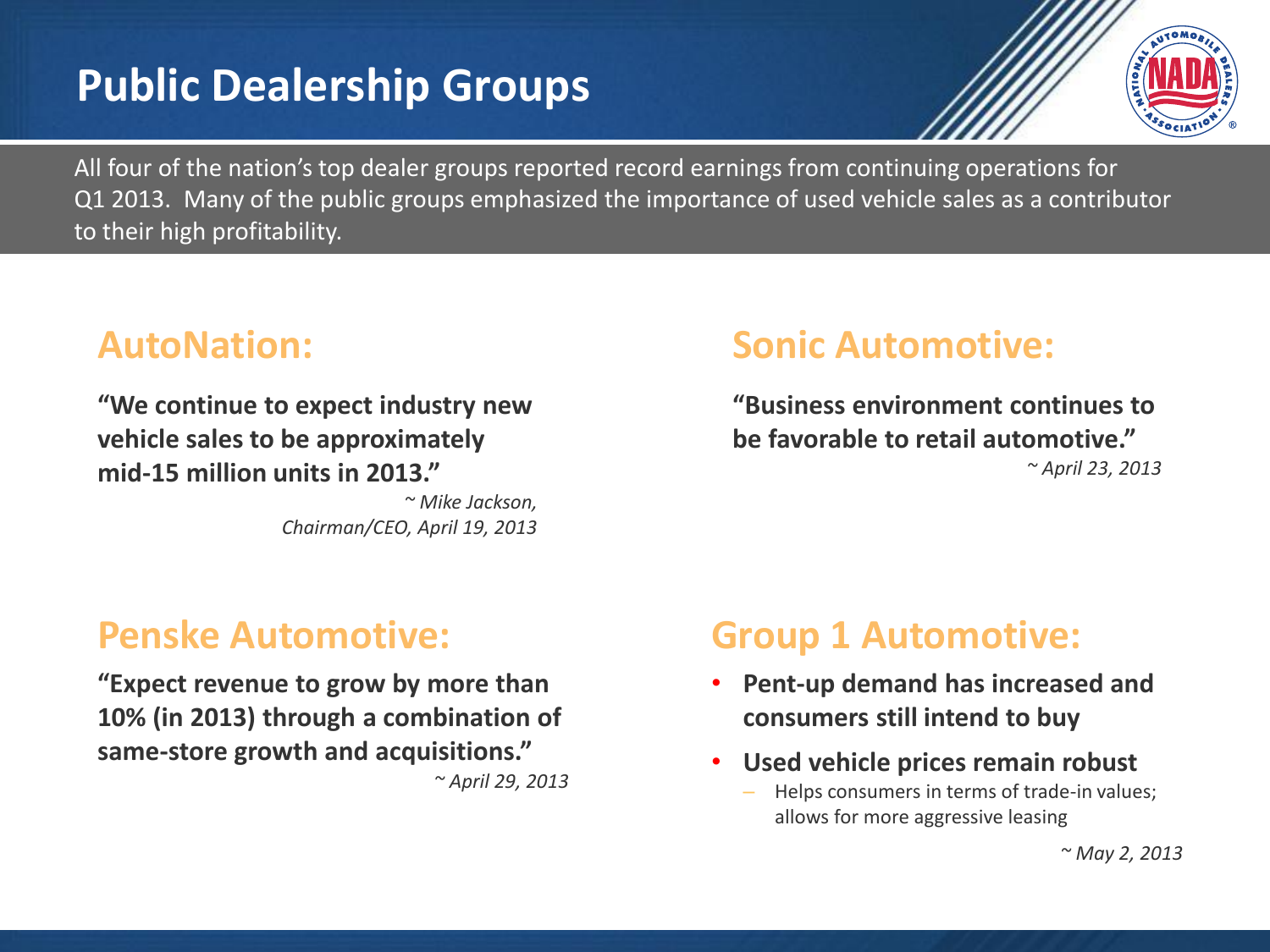### **U.S.: NADA Optimism Index, NFIB Small Business Optimism Index (2000-2013)**



NADA Optimism Index data source: NADA Industry Analysis Division NFIB Small Business Optimism Index data source: Moody's Analytics (secondary source), ©NFIB

Research Foundation (primary source)